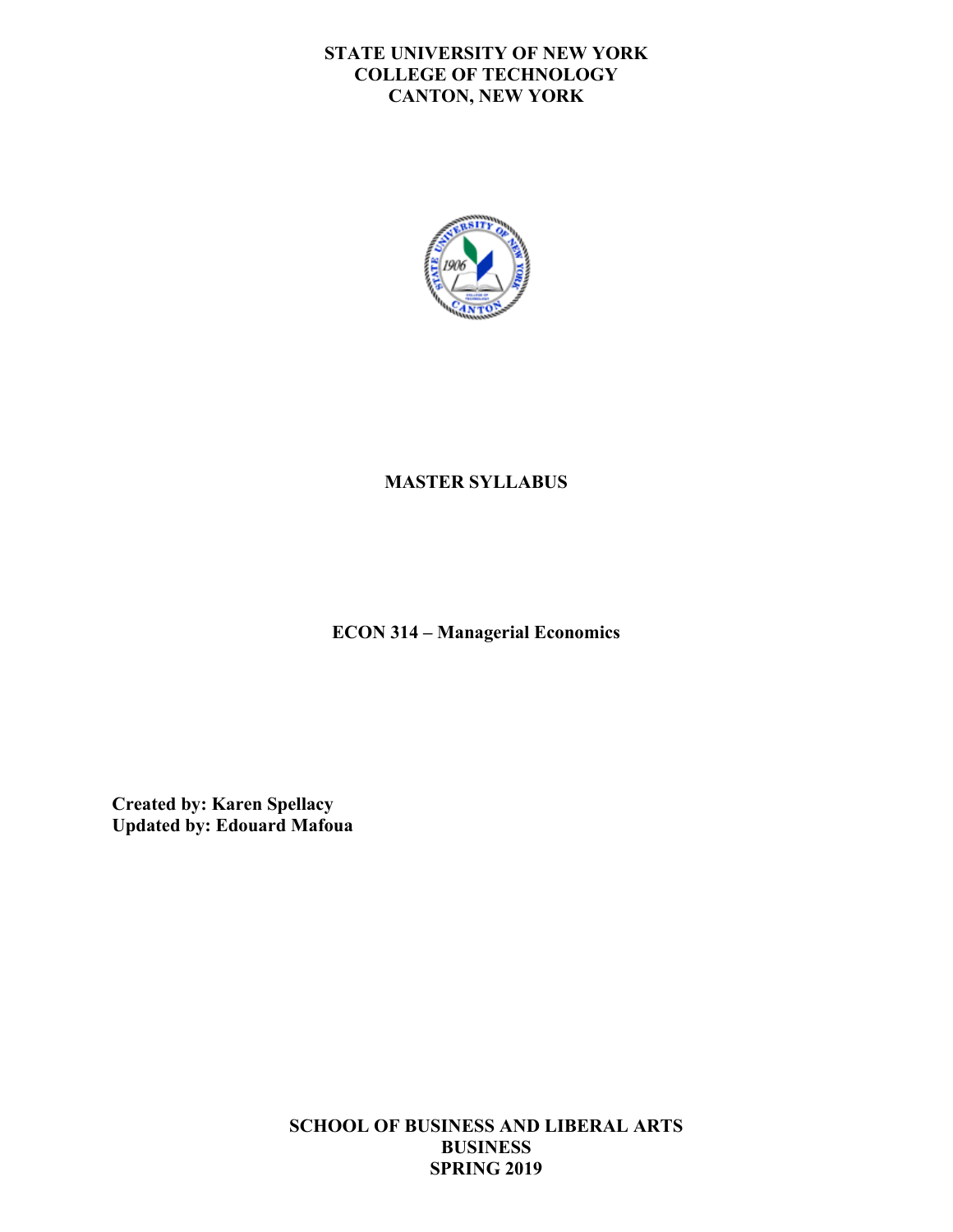- **A. TITLE**: Managerial Economics
- **B. COURSE NUMBER:** ECON 314
- **C. CREDIT HOURS:** 3
- **D. WRITING INTENSIVE COURSE**: No
- **E. GER CATEGORY: 3**
- **F. SEMESTER(S) OFFERED:** Fall and Spring

## **G. COURSE DESCRIPTION:**

 Global case studies from the private, public and nonprofit sectors are utilized to illustrate the application of economic theory and quantitative methods to managerial decision making. Students engage in problem solving exercises that integrate various principles of business, production level. statistics and economics to determine market forecast, pricing strategy, resource usage, and

## **H. PRE-REQUISITES/CO-REQUISITES:**

a. Pre-requisite(s):

[ACCT 101 AND GER 1 (Mathematics)] or ECON 103

b. Co-requisite(s):

c. Pre- or co-requisite(s):

| <b>STUDENT LEARNING</b>               | PSLO | GER              | ISLO                        |
|---------------------------------------|------|------------------|-----------------------------|
| <b>OUTCOMES:</b> Course Student       |      |                  |                             |
| <b>Learning Outcome [SLO]</b>         |      |                  |                             |
| 1. Identify the goals and constraints |      |                  | Critical Thinking           |
| encompassed in a managerial           |      |                  | Critical Analysis [CA]      |
| decision                              |      |                  |                             |
| 2. Evaluate and explain the results   |      | GER <sub>3</sub> | <b>Communication Skills</b> |
| of estimated demand and               |      |                  | Written [W]                 |
| production functions                  |      |                  |                             |
| 3. Determine appropriate pricing      |      |                  | Industry, Professional,     |
| strategies utilizing estimated        |      |                  | Discipline Specific         |
| demand elasticities                   |      |                  | Knowledge and Skills        |
| 4. Determine the optimal level of     |      |                  | <b>Critical Thinking</b>    |
| resource usage                        |      |                  | Problem Solving [PS]        |
| 5. Construct ranges of production     |      |                  | Industry, Professional,     |
| that relate to the various types of   |      |                  | Discipline Specific         |
| returns to scale                      |      |                  | Knowledge and Skills        |
| maximizing<br>6. Determine profit     |      |                  | Critical Thinking           |
| price and output in each industry     |      |                  | Problem Solving [PS]        |
| structure                             |      |                  |                             |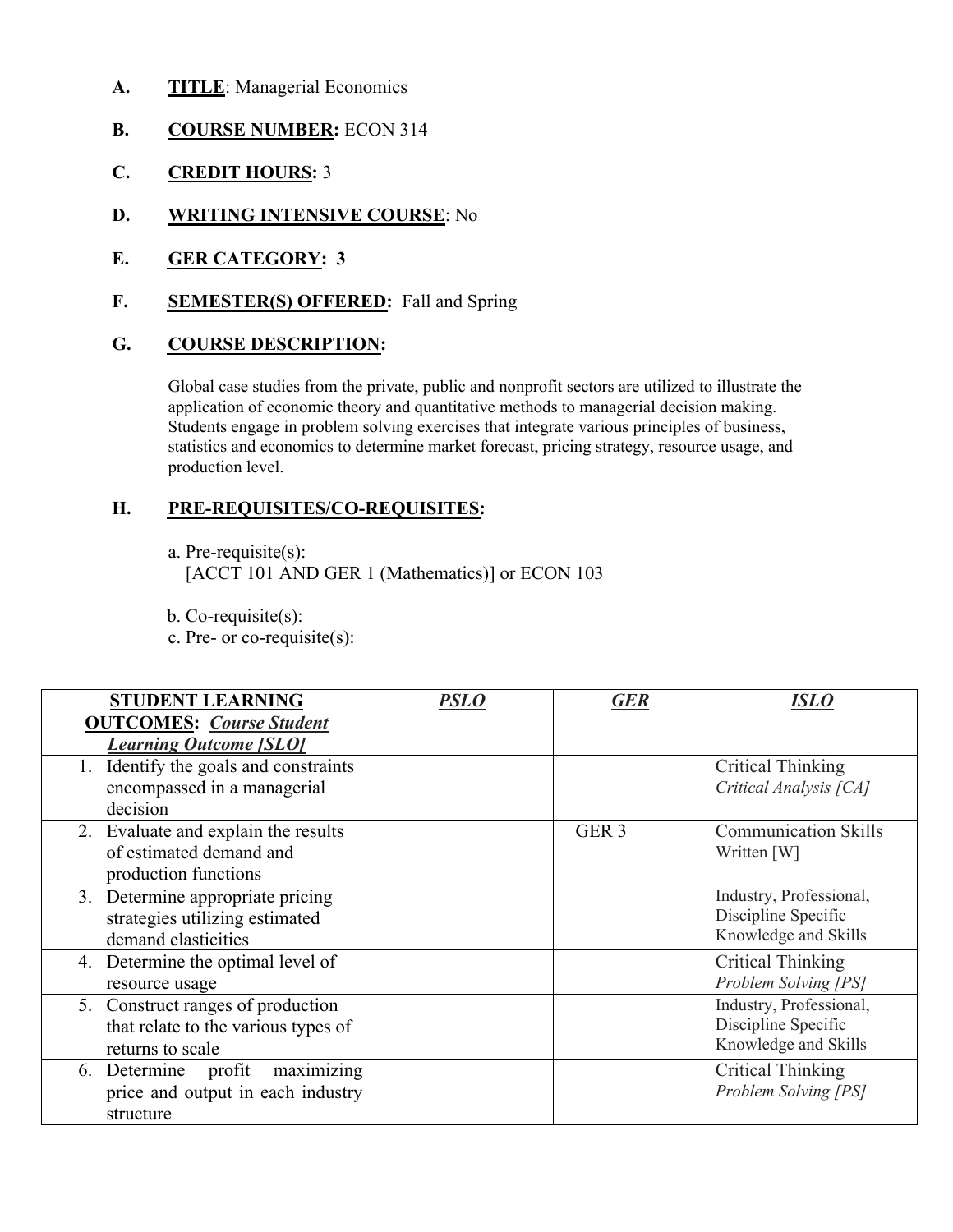| <b>KEY</b>              | <b>Institutional Student Learning Outcomes [ISLO</b> |
|-------------------------|------------------------------------------------------|
|                         | $1 - 5$                                              |
| <b>ISLO</b>             | <b>ISLO &amp; Subsets</b>                            |
| #                       |                                                      |
| 1                       | <b>Communication Skills</b>                          |
|                         | Oral [O], Written [W]                                |
| $\overline{2}$          | <b>Critical Thinking</b>                             |
|                         | Critical Analysis [CA], Inquiry & Analysis [IA],     |
|                         | Problem Solving [PS]                                 |
| 3                       | <b>Foundational Skills</b>                           |
|                         | Information Management [IM], Quantitative            |
|                         | Lit,/Reasoning [QTR]                                 |
| $\overline{\mathbf{4}}$ | <b>Social Responsibility</b>                         |
|                         | Ethical Reasoning [ER], Global Learning [GL],        |
|                         | Intercultural Knowledge [IK], Teamwork [T]           |
| 5                       | <b>Industry, Professional, Discipline Specific</b>   |
|                         | <b>Knowledge and Skills</b>                          |

# **1.** APPLIED LEARNING COMPONENT: Yes No\_\_\_\_\_\_ No\_\_\_\_\_ X\_\_\_

### **K. TEXTS:**

 instructor. Current possible texts include: As determined by instructor. Current possible text: Hirschey, Mark, Fundamentals of Managerial Economics, 9th Edition, Thompson: South-Western 2009. As determined by

#### **L. REFERENCES:**

As determined by the instructor.

**M. EQUIPMENT:** Statistical software package such as Minitab.

### **N. GRADING METHOD:** A – F

#### **O**. **SUGGESTED MEASUREMENT CRITERIA/METHODS:**

As determined by instructor

#### **P. DETAILED COURSE OUTLINE:**

- I. Introduction to Managerial Economics
	- A. Goals of Managerial Decisions
		- 1. Profit Seeking Firm
		- 2. Public Sector
		- 3. Non-profit Enterprise
	- B. Economic Concepts and Models
		- 1. Decision Making as Optimizing with Constraints
		- 2. Opportunity Cost
			- a. Extracting Opportunity Cost from Accounting Data
		- 3. Marginal Analysis in Decision Making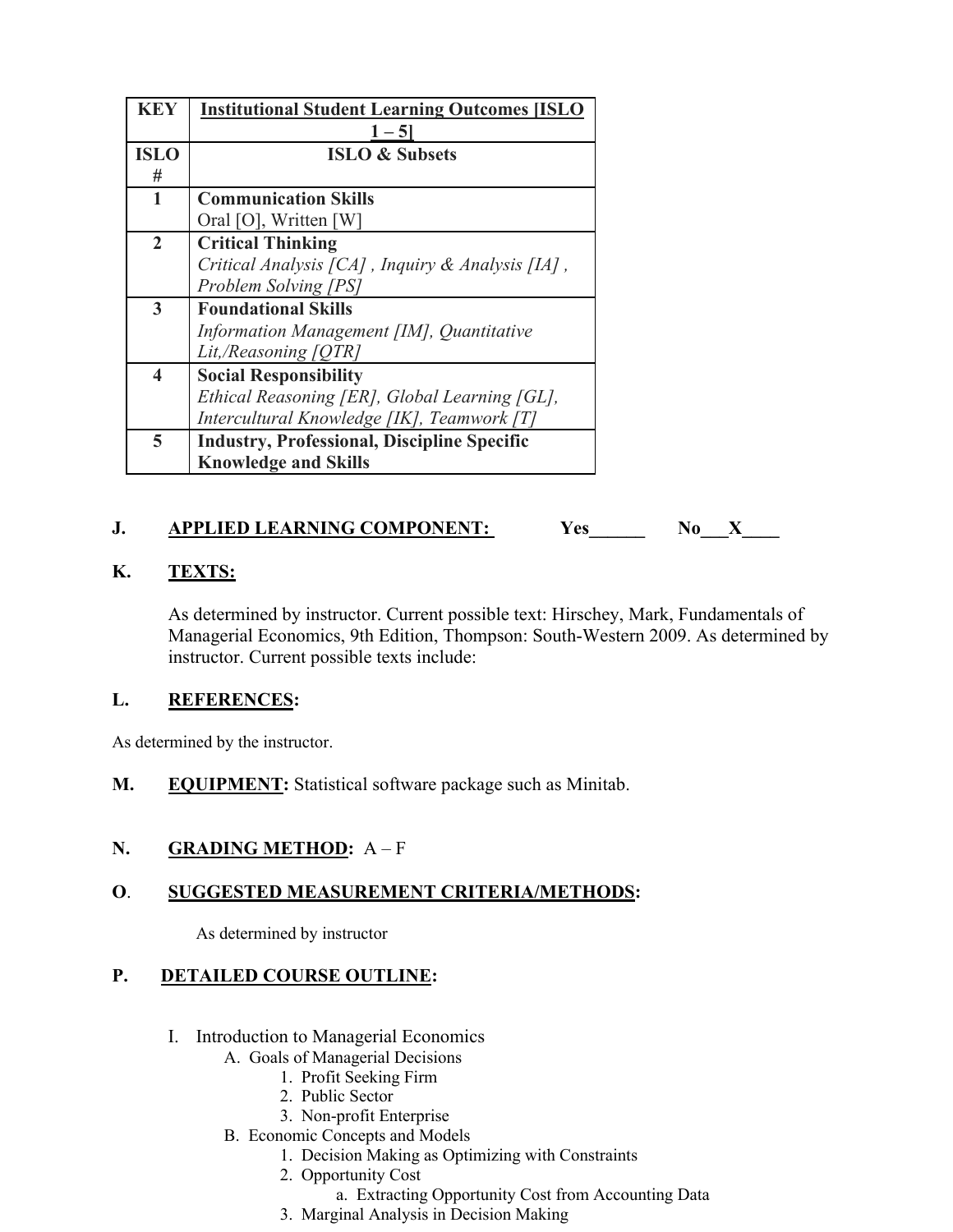- 4. Market Analysis with Supply and Demand
- C. Statistical Analysis of Economic Relationships
	- 1. Measures of Central Tendency
	- 2. Measures of Dispersion
	- 3. Hypothesis Testing
	- 4. Regression Analysis
- II. Demand Analysis and Estimation
	- A. Price Elasticity of Demand
		- 1. Optimal Pricing Policy
	- B. Cross Price Elasticity of Demand
	- C. Income Elasticity of Demand
	- D. Other Elasticity Measures
	- E. Estimating Demand
		- 1. Market Research
			- a. Consumer Surveys
			- b. Consumer Clinics and Focus Groups
			- c. Market Experiments
			- 2. Statistical Estimation of Demand
				- a. Linear Regression Model
				- b. Coefficient of Determination
				- c. Multiple Linear Regression Model
				- d. Statistical Significance of Regression Coefficients
				- e. Using Regression Analysis to Forecast Demand

#### III. Business and Economic Forecasting

- A. Macroeconomic Forecasting
- B. Microeconomic Forecasting
- C. Forecasting Techniques
	- 1. Qualitative Analysis
	- 2. Trend Analysis and Projection
	- 3. Exponential Smoothing
	- 4. Econometric Models
- D. Forecast Reliability
- E. Selecting a Forecast Technique
- IV. Production Analysis and Estimation
	- A. Short Run Production Theory and Analysis
		- 1. Total Product
		- 2. Average Product
		- 3. Marginal Product
		- 4. Diminishing Marginal Returns
		- 5. Relevant Range of Production
		- 6. Marginal Revenue Product
		- 7. Optimal Level of a Single Resource
	- B. Long Run Production Theory and Analysis
		- 1. Returns to Scale
		- 2. Isoquant Isocost Model
		- 3. Marginal Rate of Technical Substitution
		- 4. Expansion Path
		- 5. Optimal Levels of Multiple Inputs
	- C. Estimates of Production Function
		- 1. Power Production Function (Cobb-Douglas)